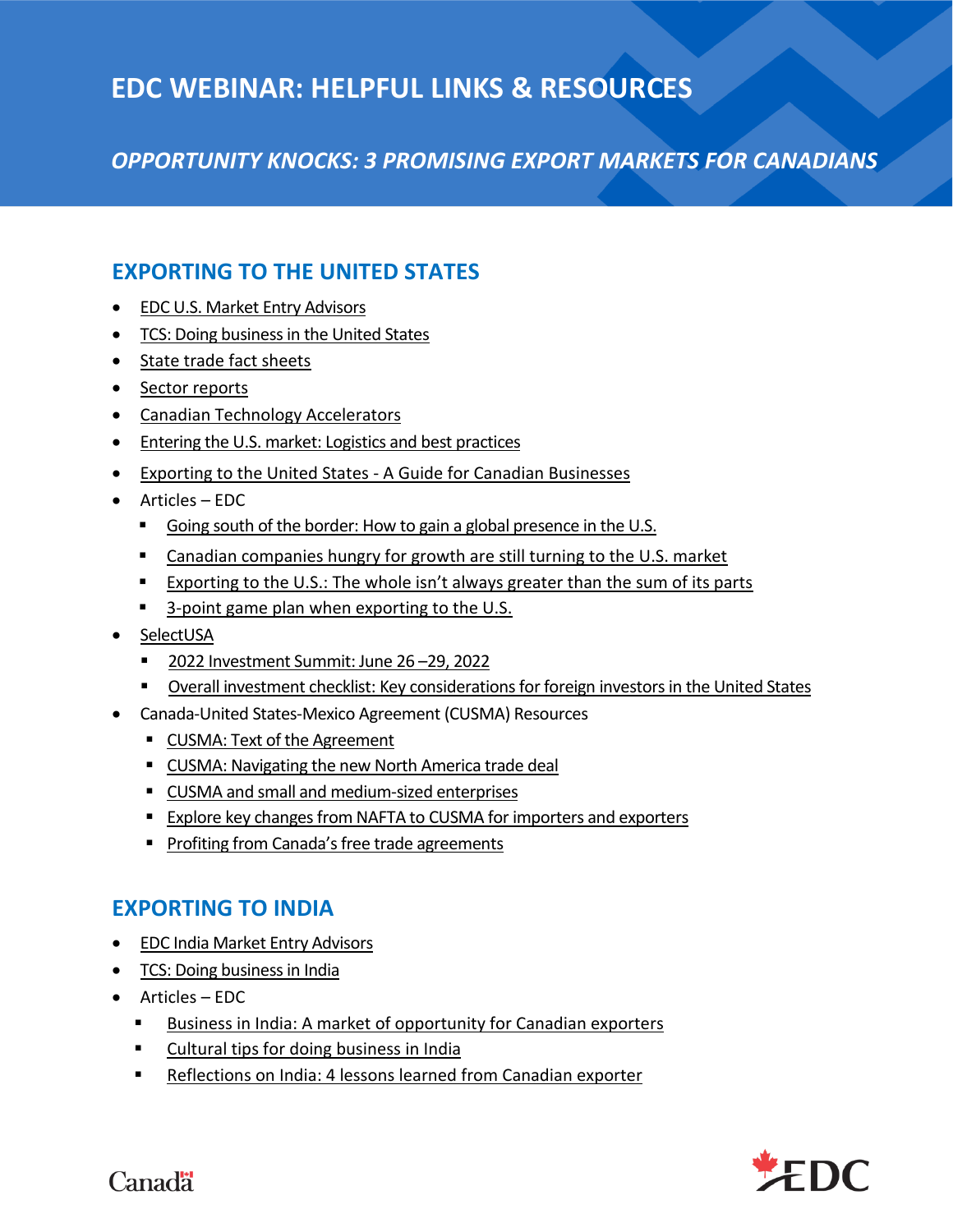# **EXPORTING TO CHINA**

- [EDC China Market Entry Advisors](https://www.edc.ca/en/premium/guide/market-entry-advisors/country-info-china.html)
- [TCS: Doing business in China](https://www.tradecommissioner.gc.ca/china-chine/index.aspx?lang=eng)
- Articles EDC
	- [Top 5 sector opportunities for Canadian businesses in China](https://www.edc.ca/en/blog/opportunities-for-canadian-businesses-in-china.html)
	- [Getting to China: The power](https://www.edc.ca/en/blog/the-power-of-partnerships.html) of partnerships
	- [e-Commerce: Leveling the playing field in global markets](https://www.edc.ca/en/blog/ecommerce-technology-in-global-markets.html)
	- [3 tips for Canadian companies selling in China](https://www.edc.ca/en/blog/canadian-companies-doing-business-in-china.html)
	- China's e[-Commerce market: here small companies go to think big](https://www.edc.ca/en/blog/china-ecommerce-market.html)
- Trade Alliance Organizations & Resources
	- [Asia Pacific Foundation of Canada](https://www.asiapacific.ca/)
	- [Canada China Business Council](https://ccbc.com/)
	- **[University of Alberta](https://www.ualberta.ca/china-institute/index.html)  China Institute**

## **EXPORTING TO 'HIDDEN GEM' MARKETS**

#### *INDONESIA*

- [EDC Indonesia Market Entry Advisors](https://www.edc.ca/en/premium/guide/market-entry-advisors/country-info-indonesia.html)
- [TCS: Doing business in Indonesia](https://www.tradecommissioner.gc.ca/indonesia-indonesie/index.aspx?lang=eng)
- [Navigating the opportunities and challenges in Southeast Asia](https://www.edc.ca/en/blog/navigating-opportunities-in-asia.html)

#### *PHILIPPINES*

- [EDC Philippines Market Entry Advisors](https://www.edc.ca/en/premium/guide/market-entry-advisors/country-info-philippines.html)
- [TCS: Doing business in the Philippines](https://www.tradecommissioner.gc.ca/philippines/index.aspx?lang=eng)
- [Doing business in the Philippines: 11 essential etiquette tips](https://www.edc.ca/en/blog/business-philippines-etiquette-tips.html)

#### *SINGAPORE*

- [EDC Singapore Market Entry Advisors](https://www.edc.ca/en/premium/guide/market-entry-advisors/country-info-singapore.html)
- [TCS: Doing business in Singapore](https://www.tradecommissioner.gc.ca/singapore-singapour/index.aspx?lang=eng)
- [Cultural tips for doing business in Singapore](https://www.edc.ca/en/guide/edc-cultural-etiquette-tips-singapore.html)
- [Navigating the opportunities and challenges in Southeast Asia](https://www.edc.ca/en/blog/navigating-opportunities-in-asia.html)
- [Singapore: Your access to Asia](https://www.edc.ca/en/blog/singapore-is-your-gateway-to-asia.html)
- [Tap into Singapore's untapped potential](https://www.edc.ca/en/article/singapore-untapped-potential.html)
- [Small & mighty: Time to set your sights on Singapore](https://www.edc.ca/en/blog/exporting-to-singapore.html)

#### *SOUTH KOREA*

- [EDC Korea Market Entry Advisors](https://www.edc.ca/en/premium/guide/market-entry-advisors/country-info-korea.html)
- [TCS: Doing business in Korea, Republic](https://www.tradecommissioner.gc.ca/korea-republic-coree-republique/index.aspx?lang=eng)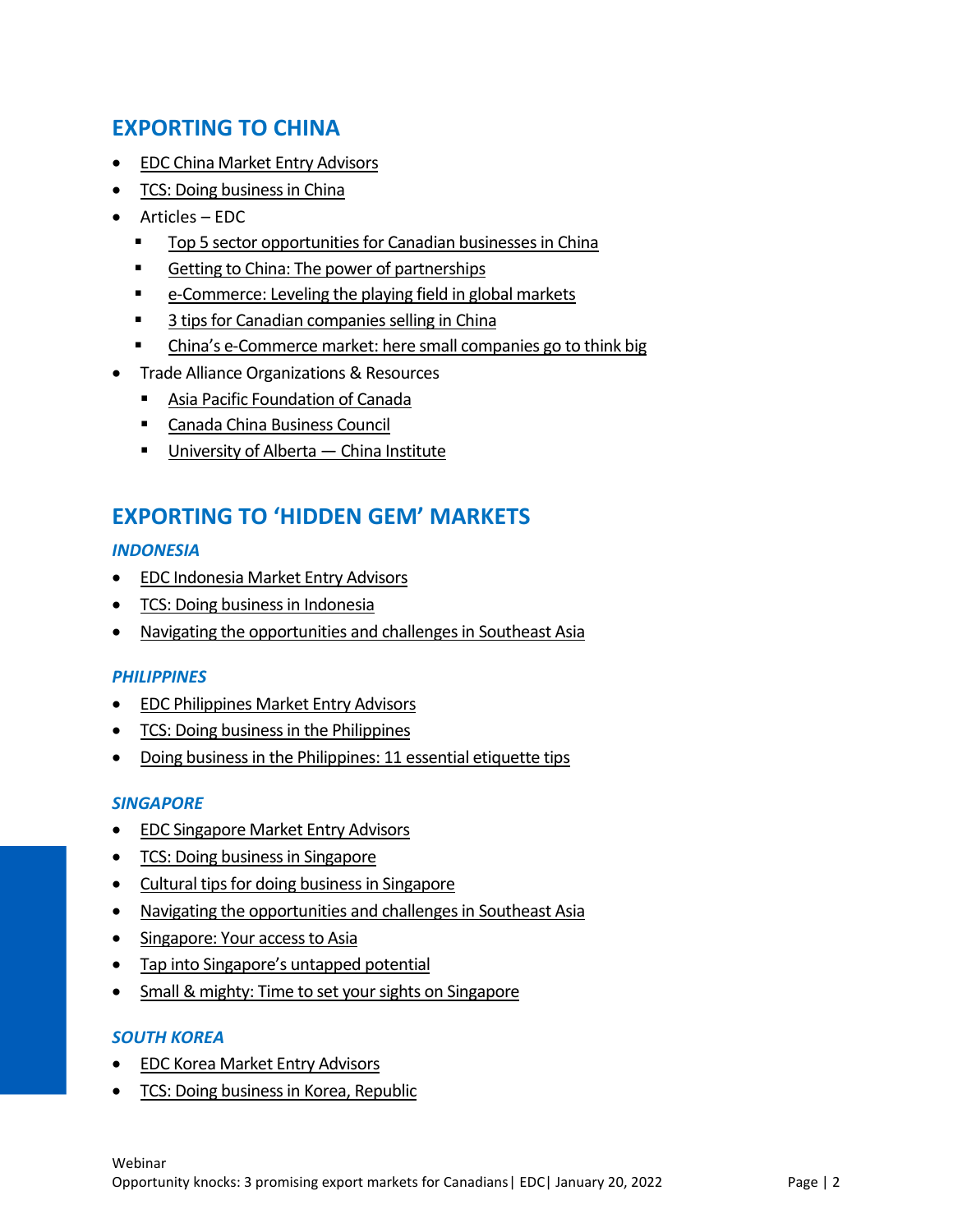• [Canada-Korea Free Trade Agreement](https://www.international.gc.ca/trade-commerce/trade-agreements-accords-commerciaux/agr-acc/korea-coree/index.aspx?lang=eng&_ga=2.148963764.344359074.1641826187-67825685.1573062929)

#### *VIETNAM*

- [EDC Vietnam Market Entry Advisors](https://www.edc.ca/en/premium/guide/market-entry-advisors/country-info-vietnam.html)
- [TCS: Doing business in Vietnam](https://www.tradecommissioner.gc.ca/vietnam-viet-nam/index.aspx?lang=eng)
- [Three emerging markets to watch: Vietnam, Thailand](https://www.edc.ca/en/article/three-emerging-markets-for-exporters.html) and the UAE

## **EXPORTING AGENCIES & RESOURCES**

- [Business Development Bank of Canada](https://www.bdc.ca/en/pages/home.aspx) (BDC)
- [Canada Border Services Agency](https://www.cbsa-asfc.gc.ca/menu-eng.html)
- [Canada Tariff Finder](https://www.tariffinder.ca/en/)
- [Canadian Commercial Corporation](https://www.ccc.ca/en/)
- [Export Development Canada](https://www.edc.ca/) (EDC)
	- [EDC Export Help Hub](https://www.edc.ca/en/tool/export-help-hub.html)
	- [MyEDC](https://www.edc.ca/en/login.html#SIGNIN:tab-9)
- [Trade Commissioner Service](https://www.tradecommissioner.gc.ca/index.aspx?lang=eng) (TCS)
	- Register fo[r MyTCS](https://www.tradecommissioner.gc.ca/secure-securisee/sign-in-inscrivez-vous.aspx?lang=eng)
	- [Export quiz: Are you ready?](https://www.tradecommissioner.gc.ca/quiz.aspx?lang=eng)
	- [Step-By-Step Guide to Exporting](https://www.tradecommissioner.gc.ca/exporters-exportateurs/guide-exporting-guide-exportation.aspx?lang=eng)
	- [CanExport Funding](https://www.tradecommissioner.gc.ca/funding-financement/canexport/index.aspx?lang=eng)
	- **[Trade Missions and Event Recruitment](https://www.tradecommissioner.gc.ca/trade_commissioners-delegues_commerciaux/events-evenements.aspx?lang=eng)**
	- [Contact a trade commissioner in Canada](https://www.tradecommissioner.gc.ca/offices-bureau-canada.aspx?lang=eng&_ga=2.149529012.344359074.1641826187-67825685.1573062929)
	- [TCS offices abroad](https://www.tradecommissioner.gc.ca/offices-bureaux-internationaux.aspx?lang=eng&_ga=2.154797114.344359074.1641826187-67825685.1573062929)
- [World Bank: Ease of Doing Business Rankings](https://www.doingbusiness.org/en/rankings)

### **EXPERT PANELISTS**

- [Jean-Christian Brillant](https://www.linkedin.com/in/jean-christian-brillant-%E8%B4%9D%E6%9D%B0%E6%80%9D-666553108/?originalSubdomain=cn)—Minister (Commercial), Embassy of Canada in China, [Global Affairs Canada](https://www.international.gc.ca/global-affairs-affaires-mondiales/home-accueil.aspx?lang=eng)
- [Michael Gonsalves](https://www.linkedin.com/in/michaelsgonsalves/)—Senior Regional Manager, U.S.A. (Atlanta)[, EDC](https://www.edc.ca/)
- [Liew Chia Wan](https://www.linkedin.com/in/liew-chia-wan-4232942a/?originalSubdomain=sg) Chief Representative, Greater China[, EDC](https://www.edc.ca/)
- [Ladislau Papara](https://www.linkedin.com/in/lvpapara/)—Chief Representative, India, [EDC](https://www.edc.ca/)
- *(Moderator)* [Meena Aier](https://www.linkedin.com/in/meena-aier-1827b041/?originalSubdomain=ca)—Senior Research Economist[, EDC](https://www.edc.ca/)

## **ECONOMIC REPORTS**

- *[Markets of opportunity for Canadian exporters](https://www.edc.ca/en/guide/edc-markets-of-opportunity.html)*
- *[Global Economic Outlook](https://www.edc.ca/en/guide/global-economic-outlook.html)*